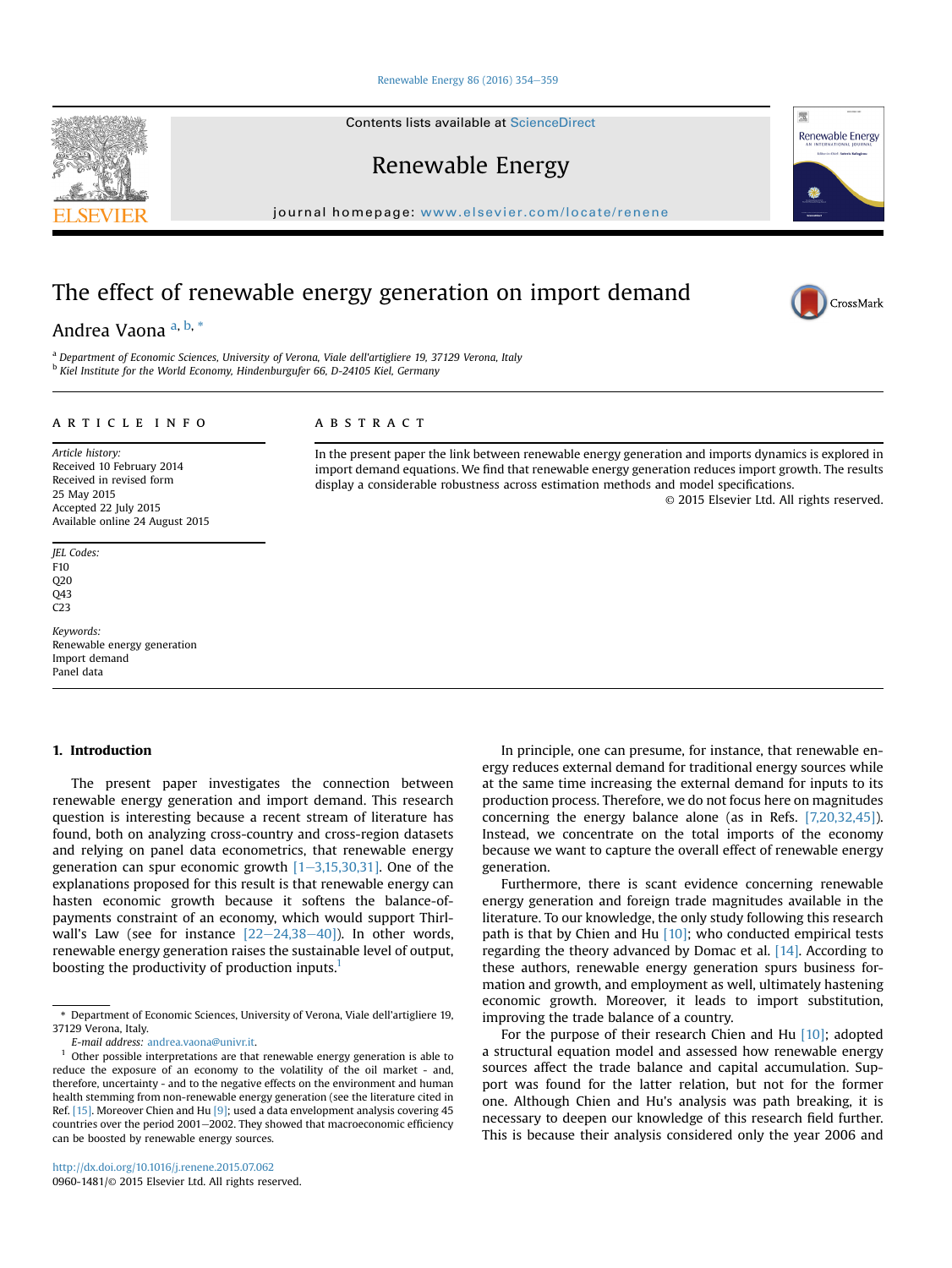| <b>Table 1</b>            |  |
|---------------------------|--|
| Description of variables. |  |

| Variable | Description                                                                                |
|----------|--------------------------------------------------------------------------------------------|
| m        | Imports of goods and services (constant 2000 US\$), percentage change                      |
| $p_m$    | Opposite of the percentage change in the real effective exchange rate index $(2005 = 100)$ |
|          | Percentage change in GDP (constant 2000 US\$)                                              |
| $d_m$    | Customs and other import duties as percentage of imports of goods and services             |
| re       | Electricity production from renewable sources (kWh), % change                              |
| n        | Electricity production from nuclear sources (kWh), % change                                |
|          | Electricity production from oil, gas and coal sources (Kwh), % change                      |

the equation of trade balance and energy imports had only two regressors. For these reasons, we believe that more research is needed in this area. All the more so because it is often acknowledged that fossil energy can hamper the long-run sustainability of the external debt of an economy (see for instance [37,41]).

Specifically, we believe that a better understanding of the issue at stake can be gained by building on a consolidated framework in the economics literature, namely that of import demand equations.

This approach models imports, M, as a function of their relative price,  $P_m$ , and of the income level of a country, Y:

$$
M = P_m^{\beta} Y^{\pi} \tag{1}
$$

where  $\beta$  and  $\pi$  are coefficients.

Taking logs and first differences, one can write:

$$
m = \beta p_m + \pi y \tag{2}
$$

where lower case letters denote percentage changes.

Usually (2) is estimated in partial adjustment form

$$
m_t = \beta_0 + \alpha m_{t-1} + \beta_1 p_{m,t} + \pi y_t + \varepsilon_t \tag{3}
$$

where t is a time index,  $\beta_0$ ,  $\beta_1$ ,  $\alpha$  are coefficients and  $\varepsilon$  is a stochastic error.

Many studies have investigated the determinants of import demand. In regard to developed countries, it is possible to list  $[11–13,42,8,21,27]$ . As for developing countries, instead, one can mention,  $[4,5,16-19,28,36]$ . Overall, these studies concluded that import demand is driven by income and relative prices, but by the former to a greater extent than by the latter.

A recent strand of this literature has focused on the effect of trade liberalization policies: for instance, see Santos-Paulino [35] and Santos-Paulino and Thirlwall [34]; who added further regressors to (3) to control for import duties, d, and for the timing of liberalization policies. Their findings were that import duties have a negative impact on import growth, which, instead, rises after the reduction of trade distortions. We build on their approach by further adding renewable energy generation. We also experiment with fossil and nuclear energy.

The rest of this paper is structured as follows. First we describe our dataset and data sources. Then we illustrate our methods, results and robustness checks. Finally, we conclude.

## 2. The data

The World Development Indicators (WDI), produced by the World Bank, were our data source [\(http://databank.worldbank.org/](http://databank.worldbank.org/data/home.aspx) [data/home.aspx\)](http://databank.worldbank.org/data/home.aspx). Table 1 lists our variables and their definitions. There was good variability in the data, as shown by Table 2. We considered 26 countries over different time periods. More details on these are provided in Table 3, which also sets out the percentage

| Table 2                 |  |
|-------------------------|--|
| Descriptive statistics. |  |

| Variable | Observations | Mean    | Std. Dev. | Min     | Max  |
|----------|--------------|---------|-----------|---------|------|
| m        | 192          | 0.04    | 0.16      | $-0.69$ | 0.57 |
| $p_m$    | 192          | $-0.02$ | 0.21      | $-1.73$ | 0.75 |
| у        | 192          | 0.03    | 0.05      | $-0.16$ | 0.11 |
| $d_m$    | 192          | 0.05    | 0.05      | 0.00    | 0.21 |
| re       | 192          | 0.02    | 0.23      | $-0.93$ | 0.94 |
| n        | 45           | 0.08    | 0.34      | $-0.20$ | 2.07 |
|          | 192          | 0.01    | 0.45      | $-3.27$ | 1.97 |

Notes. For variable description see Table 1.

change in renewable energy generation for each country over the period of observation, the average electricity production from fossil sources, the average electricity production from renewable sources, and average net energy imports. We chose the countries with the best relevant information available within the WDI. As can be seen, countries can be very diverse  $-$  an issue that we took into account when performing our estimations. Table A1 in the Appendix shows that there is no evidence of collinearity among our main variables of interest.

### 3. Methods, results and robustness checks

### 3.1. Methods

Following the example of Santos-Paulino [35] and Thirlwall (2004) [34]; we adopted the panel system-GMM estimator proposed by Blundell and Bond [6] and coded by Roodman [29]. We also used the finite sample correction proposed by Windmeijer [44]. This approach is necessary because standard methods, such as the least squares dummy variables one, are well known to provide biased estimates in dynamic panel data models [26].

We preferred this estimator not only because of its above properties, but also because it is an instrumental variables estimator able to overcome possible problems of endogeneity. The system-GMM estimator developed by Blundell and Bond [6] entails estimating the relevant equations both in levels and first differences and using as instruments variables in first differences for the former and in levels for the latter.<sup>2</sup> In one of our robustness checks, we also resorted to the OLS, the fixed effects and the random effects estimators in a static model.

 $\frac{2}{3}$  Note that even if one uses first differences of logged variables, estimators robust to unobserved heterogeneity are nonetheless interesting. For instance, there may well be country-specific effects on import growth. In this research field, first differences are taken to be more confident to deal with stationary variables.